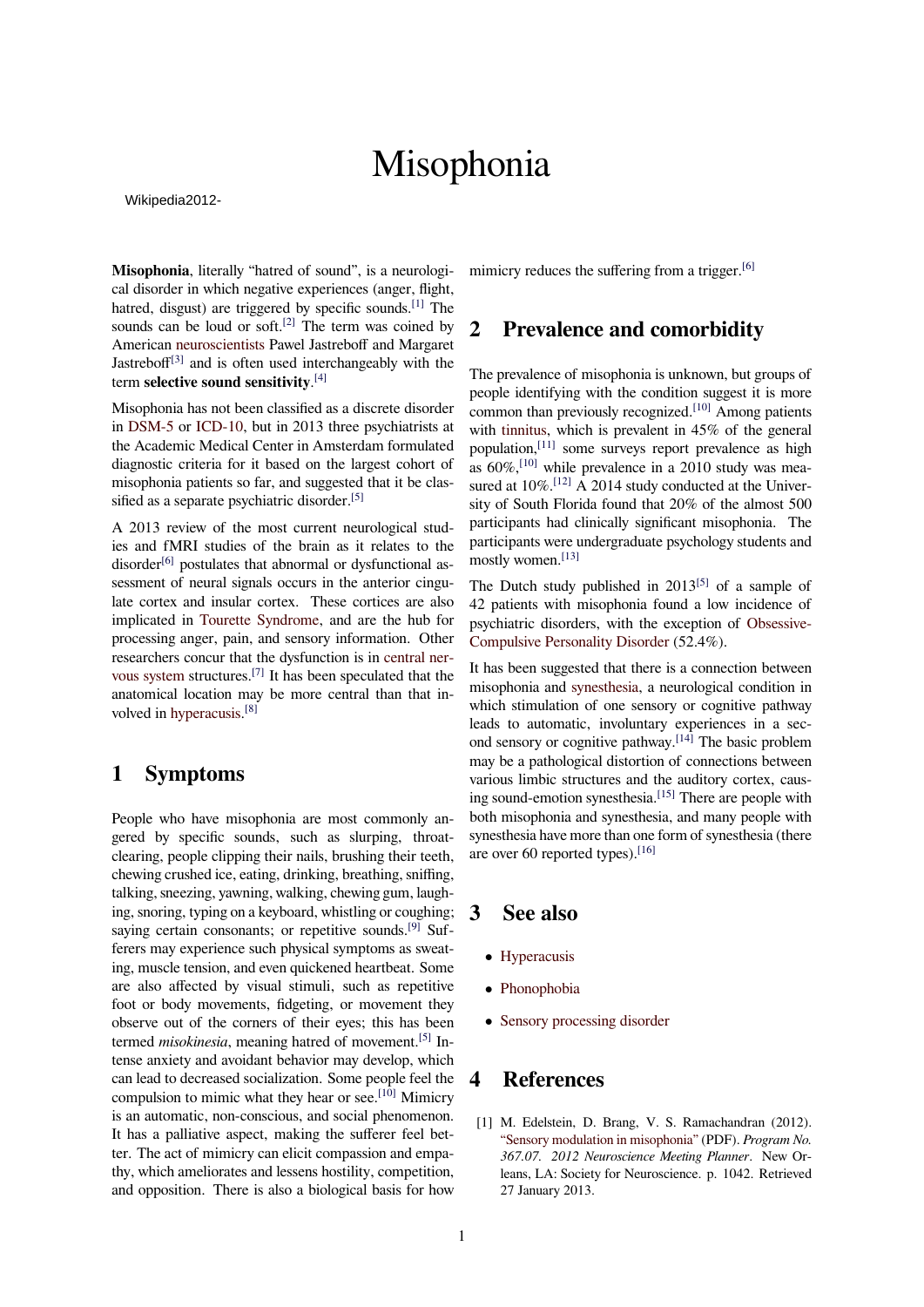- <span id="page-1-0"></span>[2] Jonathan Hazell. ["Decreased Sound Tolerance: Hyper](http://www.tinnitus.org/home/frame/hyp1.htm)[sensitivity of Hearing"](http://www.tinnitus.org/home/frame/hyp1.htm). Tinnitus and Hyperacusis Centre, London UK. Retrieved February 5, 2012.
- <span id="page-1-1"></span>[3] Pawel J. Jastreboff, Margaret M. Jastreboff (April 2003). "Tinnitis retraining therapy for patients with tinnitus and decreased sound tolerance". *Otolaryngologic Clinics of North America* **36** (2): 321�36. [doi](https://en.wikipedia.org/wiki/Digital_object_identifier):[10.1016/s0030-](http://dx.doi.org/10.1016%252Fs0030-6665%252802%252900172-x) [6665\(02\)00172-x.](http://dx.doi.org/10.1016%252Fs0030-6665%252802%252900172-x) [PMID](https://en.wikipedia.org/wiki/PubMed_Identifier) [12856300](https://www.ncbi.nlm.nih.gov/pubmed/12856300).
- <span id="page-1-2"></span>[4] Neal, M.; Cavanna, A. E. (2012). "P3 Selective sound sensitivity syndrome (misophonia) and Tourette syndrome". *Journal of Neurology, Neurosurgery & Psychiatry* **83** (10): e1. [doi](https://en.wikipedia.org/wiki/Digital_object_identifier)[:10.1136/jnnp-2012-303538.20.](http://dx.doi.org/10.1136%252Fjnnp-2012-303538.20)
- <span id="page-1-3"></span>[5] Schröder, A.; Vulink, N.; Denys, D. (2013). Fontenelle, Leonardo, ed. ["Misophonia: Diagnostic Criteria for](http://www.plosone.org/article/info%253Adoi%252F10.1371%252Fjournal.pone.0054706) [a New Psychiatric Disorder"](http://www.plosone.org/article/info%253Adoi%252F10.1371%252Fjournal.pone.0054706). *PLoS ONE* **8**: e54706. [doi](https://en.wikipedia.org/wiki/Digital_object_identifier)[:10.1371/journal.pone.0054706](http://dx.doi.org/10.1371%252Fjournal.pone.0054706).
- <span id="page-1-4"></span>[6] Judith T. Krauthamer (2013). *Sound-Rage. A Primer of the Neurobiology and Psychology of a Little Known Anger Disorder*. Chalcedony Press, 210 pgs.
- <span id="page-1-5"></span>[7] Aage R. Møller (2006). *Hearing, Second Edition: Anatomy, Physiology, and Disorders of the Auditory System*. Academic Press. [ISBN](https://en.wikipedia.org/wiki/International_Standard_Book_Number) [978-0-12-372519-6](https://en.wikipedia.org/wiki/Special:BookSources/978-0-12-372519-6).
- <span id="page-1-6"></span>[8] Aage R. Møller (2001). *[Textbook of Tinnitis, part 1](http://www.springerlink.com/content/gl87436l77336151/)*. pp. 25�27. [doi](https://en.wikipedia.org/wiki/Digital_object_identifier):[10.1007/978-1-60761-145-5\\_4](http://dx.doi.org/10.1007%252F978-1-60761-145-5_4). Retrieved February 5, 2012.
- <span id="page-1-7"></span>[9] Joyce Cohen (September 5, 2011). ["When a Chomp or](http://www.nytimes.com/2011/09/06/health/06annoy.html?_r=3) [a Slurp is a Trigger for Outrage"](http://www.nytimes.com/2011/09/06/health/06annoy.html?_r=3). *The New York Times*. Retrieved February 5, 2012.
- <span id="page-1-8"></span>[10] George Hadjipavlou, MD, MA, Susan Baer, MD, PhD, Amanda Lau and Andrew Howard, MD (2008). ["Selective Sound Intolerance and Emotional Distress:](http://www.psychosomaticmedicine.org/content/70/6/739.short) [What Every Clinician Should Hear".](http://www.psychosomaticmedicine.org/content/70/6/739.short) *Psychosomatic Medicine* (American Psychosomatic Society) **70** (6): 739/40. [doi](https://en.wikipedia.org/wiki/Digital_object_identifier):[10.1097/psy.0b013e318180edc2.](http://dx.doi.org/10.1097%252Fpsy.0b013e318180edc2) Retrieved February 2012.
- <span id="page-1-9"></span>[11] Jastreboff, P., Jastreboff, M. (July 2, 2001). ["Components](http://www.tinnitus.org/home/frame/DST_NL2_PJMJ.pdf) [of decreased sound tolerance : hyperacusis, misophonia,](http://www.tinnitus.org/home/frame/DST_NL2_PJMJ.pdf) [phonophobia".](http://www.tinnitus.org/home/frame/DST_NL2_PJMJ.pdf) Retrieved February 5, 2012.
- <span id="page-1-10"></span>[12] Sztuka A, Pospiech L, Gawron W, Dudek K. (2010). "DPOAE in estimation of the function of the cochlea in tinnitus patients with normal hearing.". *Auris Nasus Larynx* **37** (1): 55–60. [doi](https://en.wikipedia.org/wiki/Digital_object_identifier):[10.1016/j.anl.2009.05.001](http://dx.doi.org/10.1016%252Fj.anl.2009.05.001). [PMID](https://en.wikipedia.org/wiki/PubMed_Identifier) [19560298](https://www.ncbi.nlm.nih.gov/pubmed/19560298).
- <span id="page-1-11"></span>[13] Wu, M. S., Lewin, A. B., Murphy, T. K. & Storch, E. A. (2014), Misophonia: Incidence, phenomenology, and clinical correlates in an undergraduate student ample. Journal of Clinical Psychology. Vol. 00(00), 1–14. doi: 10.1002/jclp.22098
- <span id="page-1-12"></span>[14] Cytowic, Richard E. (2002). Synesthesia: A Union of the Senses (2nd edition). Cambridge, Massachusetts: MIT Press. [ISBN 0-262-03296-1.](https://en.wikipedia.org/wiki/Special:BookSources/0262032961) OCLC 49395033
- <span id="page-1-13"></span>[15] EDELSTEIN, M., D. BRANG, and V. S. RAMACHAN-DRAN. "Sensory Modulation in Misophonia." Poster. Neuroscience 2012 Conference of the Society for Neuroscience. New Orleans, LA. 15 Oct. 2012. Sensory

Modulation in Misophonia: A Preliminary Examination via Galvanic Skin Response. UCLA. Web. 4 July 2013.

<span id="page-1-14"></span>[16] Day, Sean, Types of synesthesia. (2009) Types of synesthesia. Online: [http://home.comcast.net/~{}sean.day/](http://home.comcast.net/~sean.day/html/types.htm) [html/types.htm](http://home.comcast.net/~sean.day/html/types.htm), accessed 18 February 2009.

#### **5 External links**

- *•* [an online website full of information and a support](http://www.misophonia.com/) [board to help those with Misophonia](http://www.misophonia.com/)
- [http://www.psychosomaticmedicine.org/content/](http://www.psychosomaticmedicine.org/content/70/6/739.full) [70/6/739.full](http://www.psychosomaticmedicine.org/content/70/6/739.full)
- *•* [http://www.ctv.ca/servlet/ArticleNews/story/](http://www.ctv.ca/servlet/ArticleNews/story/CTVNews/20090713/misophonia_sounds_090713/20090713) [CTVNews/20090713/misophonia\\_sounds\\_](http://www.ctv.ca/servlet/ArticleNews/story/CTVNews/20090713/misophonia_sounds_090713/20090713) [090713/20090713](http://www.ctv.ca/servlet/ArticleNews/story/CTVNews/20090713/misophonia_sounds_090713/20090713)
- *•* [Misophonia: Diagnostic Criteria for a New Psychi](http://www.plosone.org/article/info%253Adoi%252F10.1371%252Fjournal.pone.0054706)[atric Disorder](http://www.plosone.org/article/info%253Adoi%252F10.1371%252Fjournal.pone.0054706)
- *•* [A website dedicated to treatment and management](http://www.misophoniatreatment.com/) [of misophonia.](http://www.misophoniatreatment.com/)